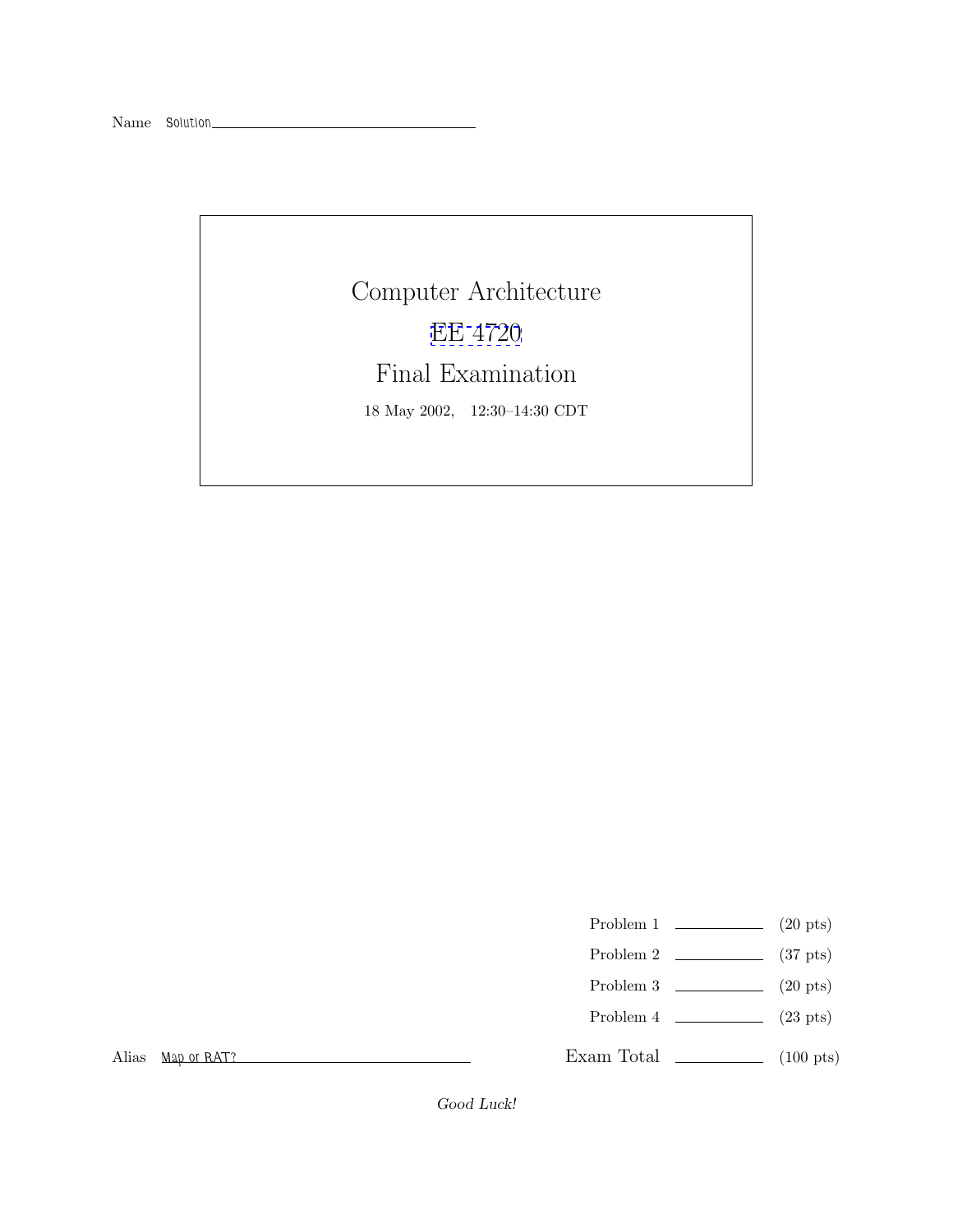Problem 1: The (hopefully familiar) code fragment on the next page executes as shown on the dynamically scheduled system illustrated below.

(*a*) For each entry in the Physical Register File table on the next page place a "[" at the cycle(s) at which a physical register is allocated (removed from the free list) and place a "]" at the cycle(s) at which it is placed back in the free list. (This was part of the solution to Homework 5.) (10 pts)

(*b*) The diagram below includes circled letters, these letters appear in a Signals Values Table on the next page.

 $\vec{\nabla}$  (10 pts) Fill in the table showing the signals that will appear on the labeled wires.

- Use register names (f0,  $\$ 1, etc.) for architected registers (but not for physical registers!).
- Use a question mark for a physical register number that cannot be determined from the tables.
- Since the machine is four-way superscalar each wire holds four values. Do not show values for the instructions that are not in the table, such as the two instructions following sub.
- Assume that values have been correctly computed, even if they depend upon preceding instructions in the same group. (This affects row E in the table.)



*The filled-in tables appear on the next page.*

*The D row shows the physical register used for the rs operand being read for instructions starting execution. Instructions start execution when their operands are ready, with one exception that is the cycle after the instruction is decoded. The exception is multiply which waits two cycles.*

*The M row shows the physical register number for instructions being written back. The easy way to fill this row is to check when entries are written in the physical register file table.*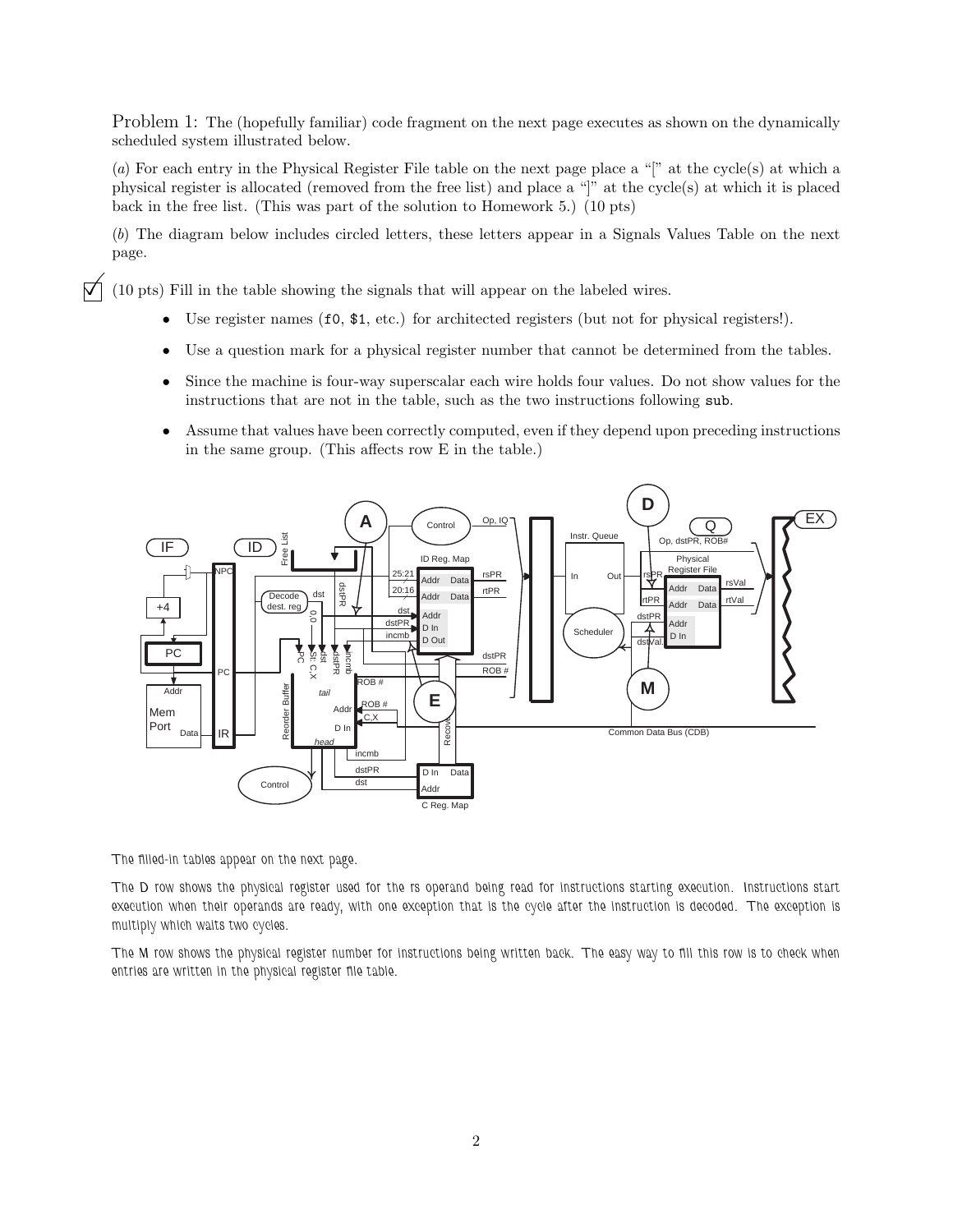LOOP: # Cycle 0 1 2 3 4 5 6 7 8 9 10 11 12 13 14 15 16 ldc1 f0, 0(\$1) IF ID Q L1 L2 WC IF ID Q L1 L2 WB C IF ID Q L1 L2 WB C IF ID Q L1 L2 WB mul.d f0, f0, f2 IF ID Q M1 M2 M3 M4 M5 M6 WC IF ID Q M1 M2 M3 M4 M5 M6 WC IF ID Q M1 M2 M3 M4 M5 M6 WC IF ID Q M1 M2 M3 M4 M5 sdc1 0(\$1), f0 IF ID Q L1 L2 WC IF IDQ L1 L2 WC IF ID Q L1 L2 WC addi \$1, \$1, 8 IF ID Q EX WB C IF ID Q EX WB C IF ID Q EX WB C bne \$2, \$0 LOOP IF ID Q B WB C IF ID Q B WB C IF ID Q B WB C sub \$2, \$1, \$3 IF ID Q EX WB C IF ID Q EX WB C IF ID Q EX WB C # ID Map 0 1 2 3 4 5 6 7 8 9 10 11 12 13 14 15 16 17 f0 99 97,96 94,93 91,90 \$1 98 95 92 89 # In cycle one first 97 is assigned to f0, then 96 (replacing 97). The # same sort of replacement occurs in cycles 4 and 7. # Commit Map 0 1 2 3 4 5 6 7 8 9 10 11 12 13 14 15 16 17 f0 99 97 96 94 93 91 90 \$1 98 95 92 89 # Cycle 0 1 2 3 4 5 6 7 8 9 10 11 12 13 14 15 16 17 Physical Register File 99 1.0 ] 98 0x1000 ] 97 [ 10 ] 96 [ 11 ] 95 [ 0x1008 ] 94 [ 20 ] 93 **[** 2.2 ] 92  $\left[ \right.$  0x1010  $\left[ \right.$ # Cycle 0 1 2 3 4 5 6 7 8 9 10 11 12 13 14 15 16 17 # Signal Values 0 1 2 3 4 5 6 7 8 9 10 11 12 # Solution A f0 \$2 f0 \$2 f0 \$2 f0 \$2 f0 f0 f0 f0  $$1$  \$1 \$1 \$1 D 98 ? 97 95 ? 94 92 ... 98 95 95 92 92 ... 98 95 92 ... E 99 ? 96 ? 93 97 94 91 98 95 92 M 95 97 92 94 96 # Cycle 0 1 2 3 4 5 6 7 8 9 10 11 12

3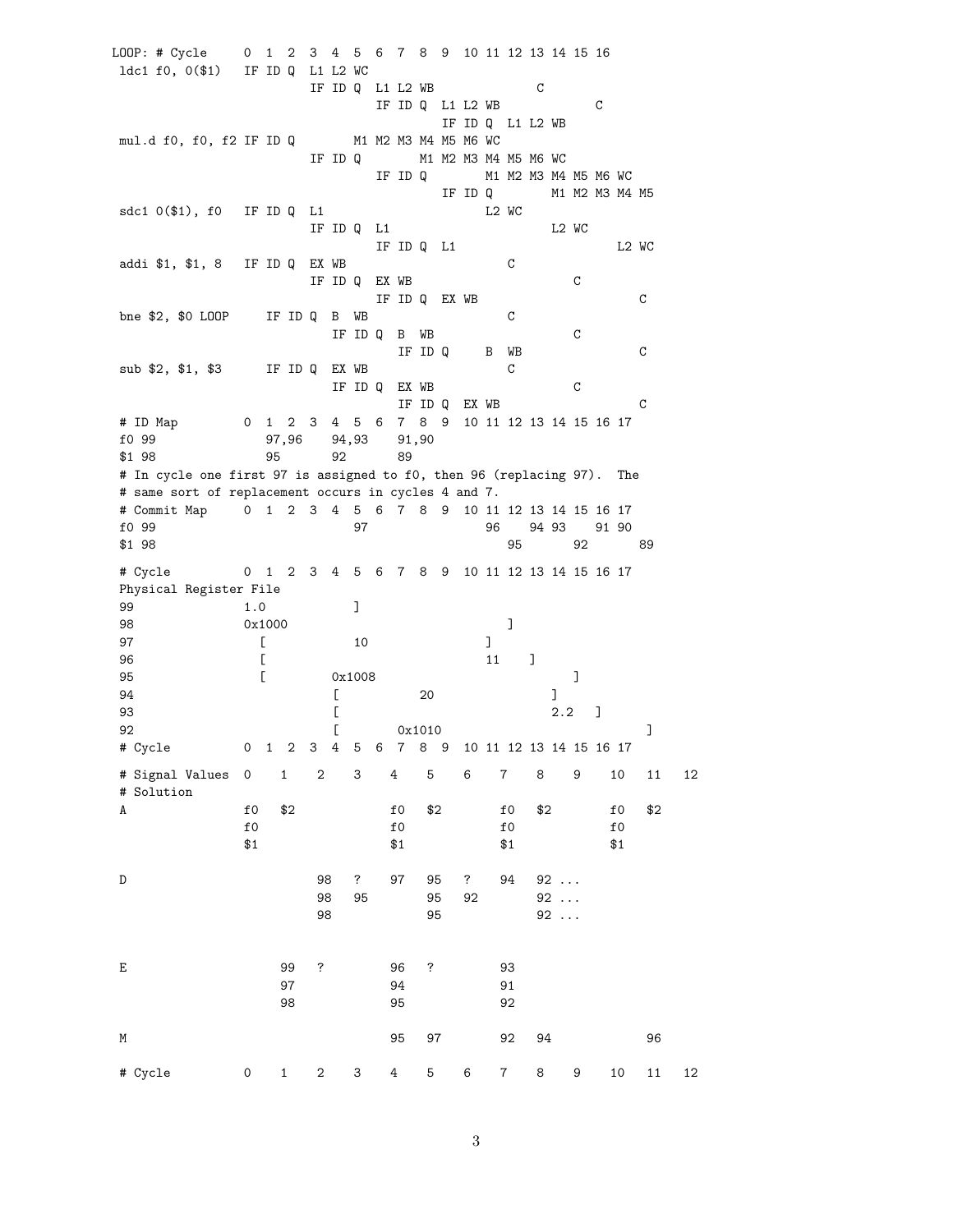Problem 2: The add instruction below is a predicated version of a MIPS instruction (for this exam). If the contents of register \$s5 (for the example) is non-zero the add instruction executes normally. If it's zero then it's as though the add never executed. Any GPR can be used to hold the predicate.

# Cycle 0 1 2 3 4 5 6 xor \$v1, \$a0, \$a1 IF ID EX ME WB lw \$s5, 0(\$t2) IF ID EX ME WB (\$s5) add \$s1, \$s2, \$s3 IF ID EX ME WB

(*a*) Suppose there are predicated versions of other two-source, one-destination instructions. How might they be coded in MIPS? The coding should be chosen to ease implementation. (5 pts)

*Use the Type-R format and use the SA field to hold the predicate register number.*

(*b*) Modify the pipeline below to implement predication; it should run the code above correctly and without stalls (as illustrated). The added hardware must detect whether the predicate is true or false and take appropriate action. It should include bypassing, for example, to handle the dependency carried by \$s5 or from xor if the predicate were \$v1.

*Hint: A correct solution uses multiplexors, an is P (box that recognizes a predicated instruction), assorted gates, and some modifications to existing components.*

 $(9$  pts)

*Changes shown in* **blue bold***.*

*In the* ID *stage a port has been added to the register file to read the predicate value, it feeds a NOR gate (to test if it's equal to zero)* and is written to a new pr pipeline latch. The predicate is examined in the MEM stage, it its true (pr is 1) and the instruction is *predicated (*PE *is* 1*) the "0" is select from the* dst *multiplexor, changing the destination register to zero. It's necessary to put this hardware in the* MEM *stage so that predicated instructions with dependencies like* add *can execute without stalling.*

*Bypass multiplexors are included in the EX and MEM stages, the EX mux would be used if the predicate were*  $v1$ , the MEM mux is *used, to bypass* s5*.*

*Note that the* pr *pipeline latches are just one bit. An alternative would be to store a full 32-bit value and check if it's zero in the MEM stage, but that would be more costly.*

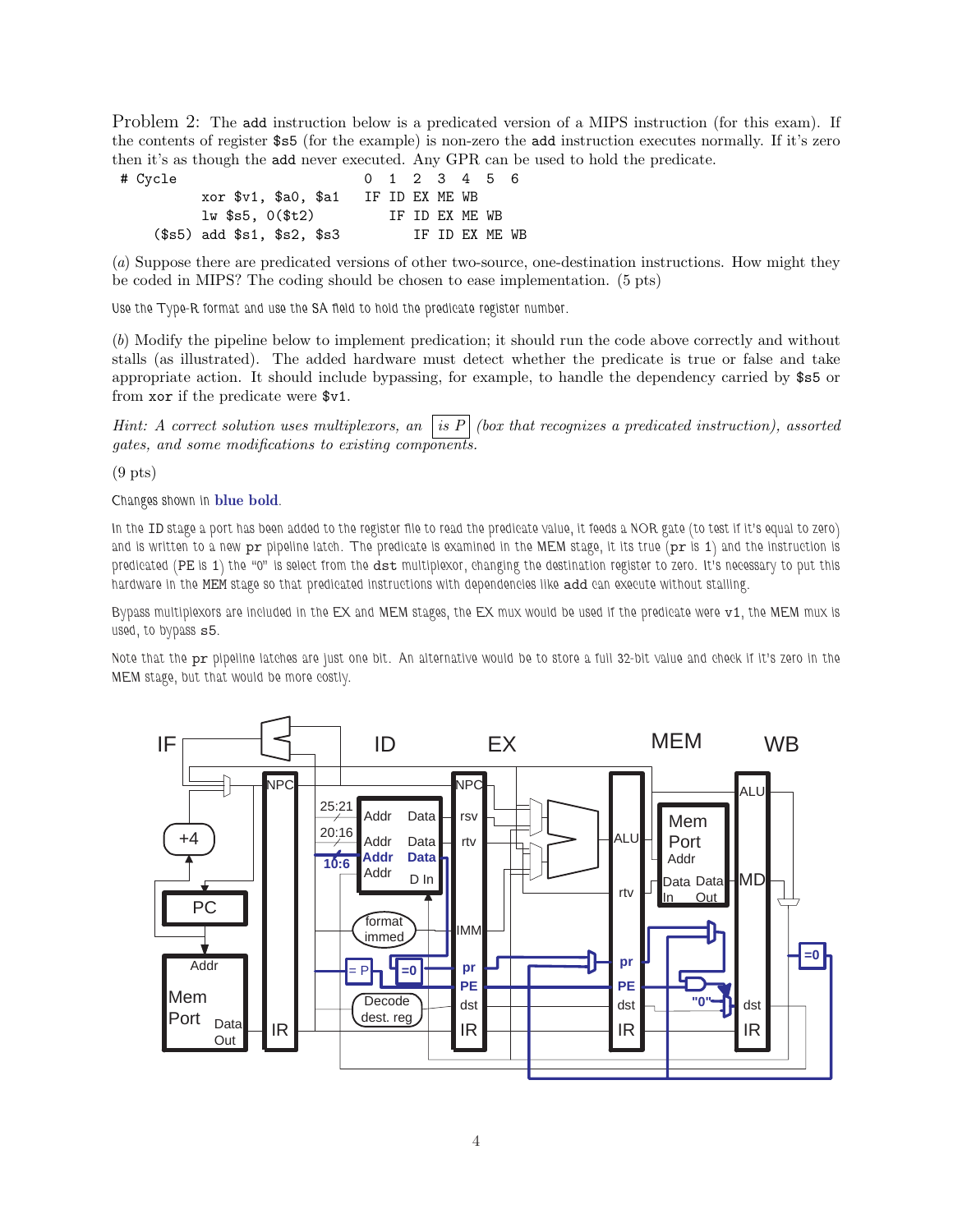Problem 2, continued:

(*c*) Assume predicates were implemented as requested in the previous part. Explain why bypassing of the dependency carried by \$s1 in the program below won't work for the hardware below. Explain how the problem might be fixed. (8 pts)

*It won't work because the bypass control logic is in the ID stage. The* or *will need to bypass a value from* add *only if its predicate is true, otherwise it will read* s1 *from the register file. When the* or *is in ID the predicate on* add *is not yet resolved and so there is no way the bypass logic, which is in ID, can set the ALU multiplexors correctly.*

*A solution would be to move at least some of the control logic to the EX stage, and have that logic compute bypass connections based on how predicates are resolved. A less expensive and lower performance solution would be to stall instructions in ID if they depend on a value produced by an unresolved predicated instruction in EX or ME.*

| # Cycle                             |  |  |                 | 0 1 2 3 4 5 6  |                |  |
|-------------------------------------|--|--|-----------------|----------------|----------------|--|
| xor \$s5, \$a0, \$a1 IF ID EX ME WB |  |  |                 |                |                |  |
| $1w$ \$s5, $0$ $($ \$t $2)$         |  |  | TF TD FX MF. WB |                |                |  |
| $($s5)$ add $$s1, $s2, $s3$         |  |  |                 | IF ID EX ME WB |                |  |
| or $$s4$ , $$s1$ , $$v0$            |  |  |                 |                | TF TD FX MF WB |  |

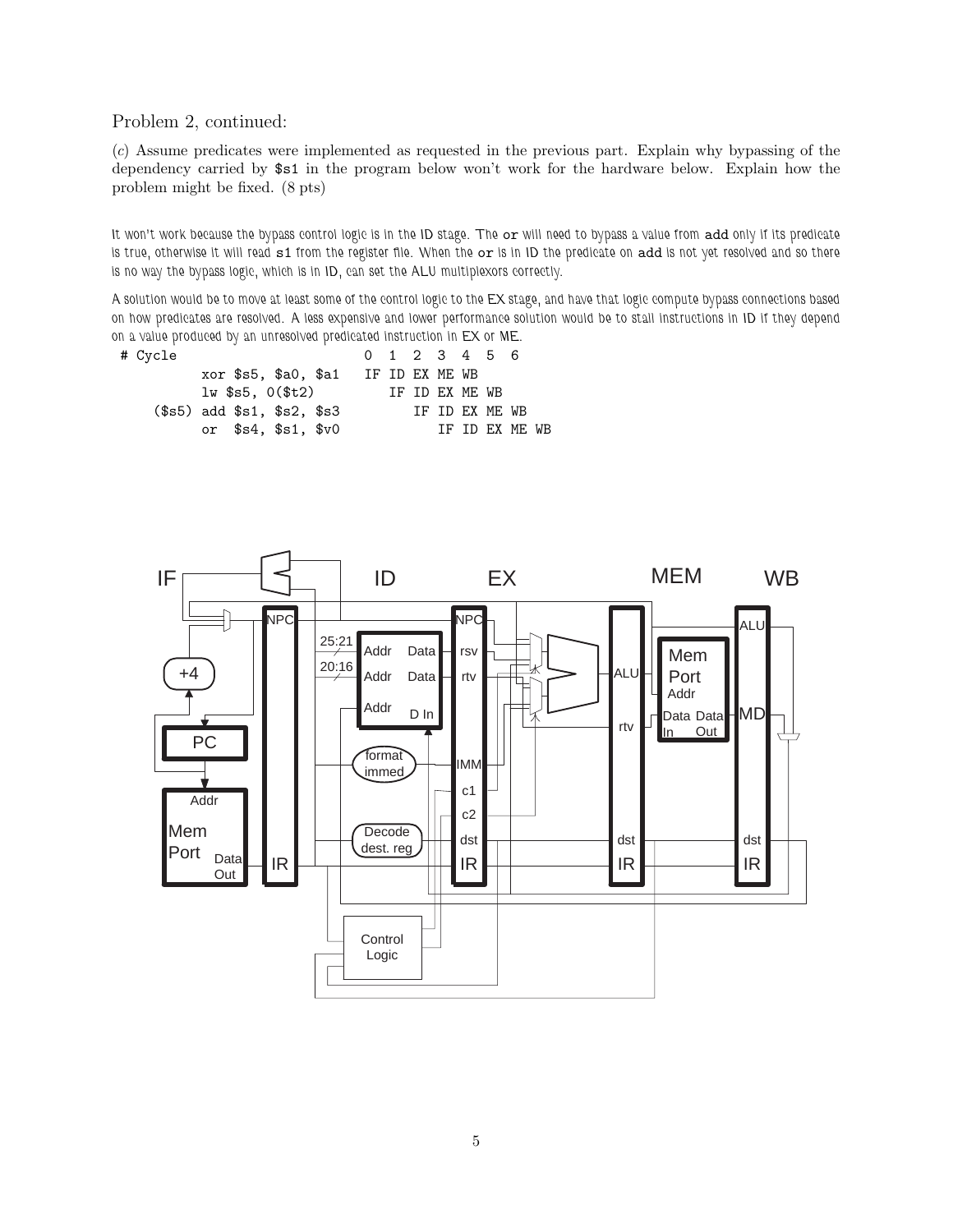Problem 2, continued: Consider such predicated instructions in a dynamically scheduled implementation using method 3. The implementation without predicate prediction (the next two parts) should realize the benefit of predicated instructions: avoiding the need for branches.

(*d*) How might the ID Register Map be updated for predicated instructions? (For partial credit: Why is this a good question?)(5 pts)

*Update the ID map for a predicated instruction in the same way as an ordinary instruction: write the physical register number assigned to the destination. If the predicate turns out to be false just copy the value from the incumbent physical register to the one assigned to the instruction.*

(*e*) Based on your answer above, how is execution affected if the predicate turns out to be false? (5 pts)

*The only impact on execution is the need to copy a physical register and the ultimately unnecessary waiting of instructions dependent on the destination register.*

(*f*) Consider a dynamically scheduled system using predicate prediction. What should be done when a predicate is mispredicted? Under what circumstances (properties of program being run) would it be faster than a system without predicate prediction? Under what circumstances would it be slower? (5 pts)

*First things first. There is a big difference between a false predicate and a mispredicted one. When a predicate is mispredicted following instructions may read the wrong data. For example, if a predicate is mispredicted true then some instructions may read the value written by the predicated instruction or if its mispredicted false they read an "outdated" value rather then the one the predicated instruction would have written. In either case they read the wrong value and so will have to be squashed or re-executed. The problem is that following instructions started executing based on a predicted predicate value, not the real one. If there is no predicate prediction following instructions will wait for the predicate to resolve so they will always execute with the correct data, whether or not the predicate is true or false.*

*Now back to the solution: What one does on a predicate misprediction depends on how the ID map was updated. If the ID map was updated as described above then on a misprediction instructions dependent on the result can be re-executed (not something covered in class), a simpler solution would be to squash all instructions following the predicated instruction, restore the ID map and re-start fetching after the predicated instruction. If instructions are re-executed the ID map does not have to be restored because it is correct, only the values in the physical registers are wrong.*

*Another way to handle the ID map is to not update it for predicates that are predicted false. In that case squashing would be necessary (re-execution would not be possible) since the ID map would be invalid.*

*Programs benefit from predicate prediction if predicates become available later than other operands to predicated instructions and there are close dependencies with predicated instructions. It would be slower if prediction accuracy were low since valid instructions would be squashed and re-executed. There would be little benefit if predicates were never available later than other operands to the instruction. (The little benefit would be from scheduling latency, something not covered in class very much.)*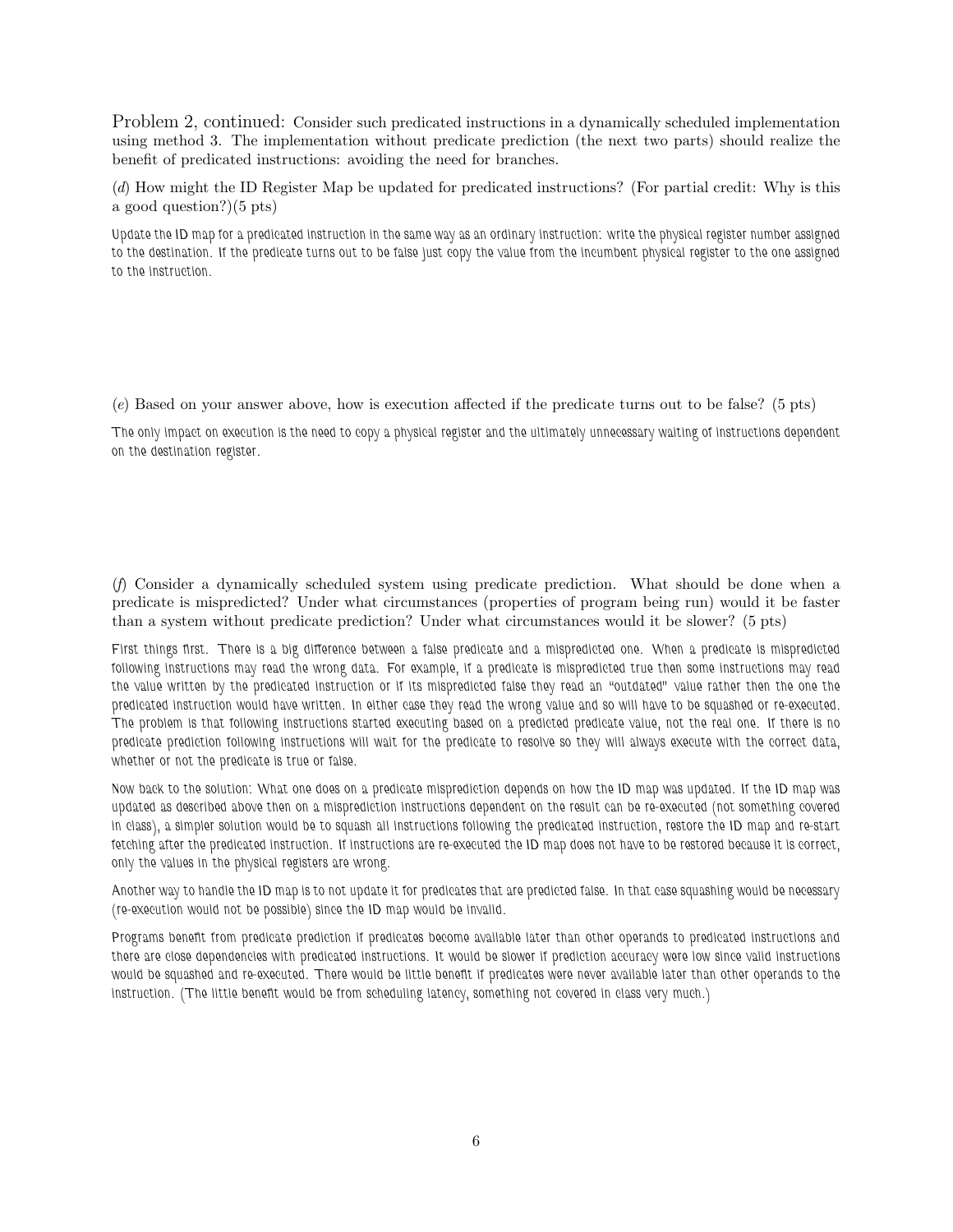Problem 3: The diagram below is for an 2 MiB  $(2^{21}$  byte) 16-way set-associative cache, with a line size of 128 characters, for a system with 8-bit (how ordinary) characters.

(*a*) Answer the following, formulæ are fine as long as they consist of literals and grade-time constants. (10 pts)



 $\overrightarrow{\mathsf{q}}$  Fill in the blanks in the diagram.

 $\vec{\mathcal{A}}$  Show the address bit categorization. Label the sections appropriately. (Alignment, Index, Offset, Tag.)



 $\sqrt{\phantom{0}}$  Memory Needed to Implement (Indicate Unit!):<br>It's 2<sup>21</sup> characters (data) plus  $(32-17+1)$  16  $\frac{2^{7-7}}{2} = 2^{18}$  bits for the tag store. *It's*  $2^{21}$  *characters (data) plus*  $(32 - 17 + 1)$  16

 $\overrightarrow{\mathcal{A}}$  Show the bit categorization for a direct mapped cache with the same capacity and line size.

Since it's 16-way set associative the index will need to be made  $\log_2 16$  bits larger. Since the line size can't change the offset bits *can't be expanded (or shrunk) and so the tag size is reduced.*

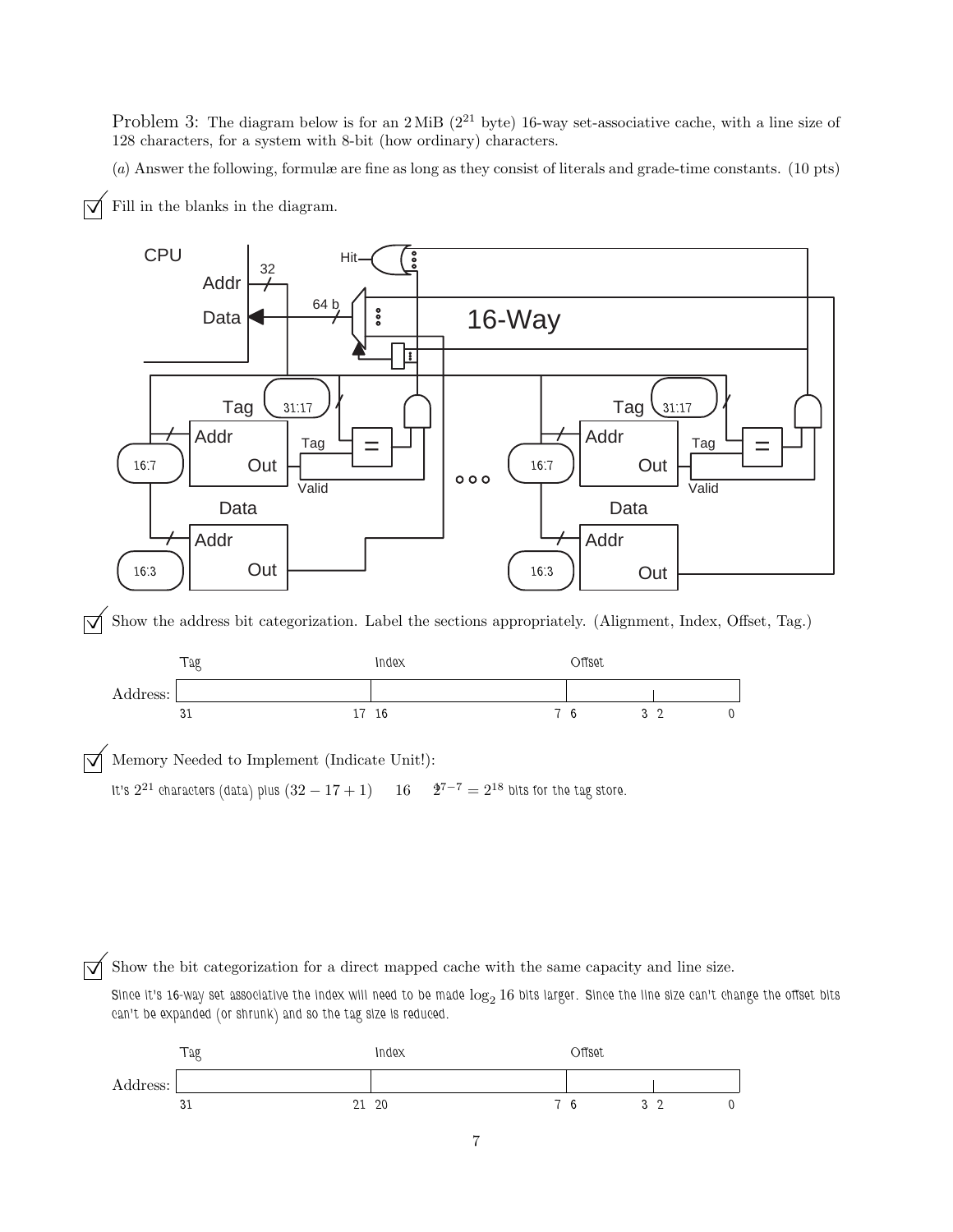Problem 3, continued: Continue to use the set-associative cache from the previous part.

When the code below starts running the cache is empty. Consider only accesses to the array.

```
short *h = 0x100000; // sizeof(short) = 2 characters
int sum;
int i,j;
int ISTRIDE = 1;
int ILIMIT = 1024;
for(j=0; j<4; j++)for(i=0; i<IILMIT; i++)sum += h[ ISTRIDE * i ];
```
(*b*) Answer the following. (10 pts)

 $\triangledown$  What is the hit ratio for the program above?

Each line holds  $\frac{2^7}{2} = 64$  short integers. Since data is read sequentially on the first  $j$  iteration there will be a miss followed by 63 *hits for a hit ratio of* <sup>63</sup> <sup>64</sup> *. The total data read in a single* j *iteration is* 1024 2 *characters, which is much less than 2 MiB and so on subsequent* j *iterations all accesses will hit.*

*The total hit ratio is thus*  $\frac{63+3}{4}$   $\frac{64}{64}$   $\frac{255}{256}$  = 0.996094

©Find the *minimum* value of ISTRIDE needed to maximize the miss ratio. (That is, *minimize* the hit ratio, make things really slow.) Don't forget that the cache is set associative. Do not modify ILIMIT.

*On a single* j *iteration the hit ratio can be maximized by accessing a different line every* i *iteration, that is done by setting* ISTRIDE *to one half the line size,* (2<sup>6</sup>)*, (since each element is two characters). But every access would be a hit on the next* j *iteration. So we need to make sure that a line cached in one* j *iteration is evicted by the next* j *iteration. Since its a 16-way cache a line is evicted after 16 different lines having the same index are accessed (assuming LRU replacement). Making* ISTRIDE *really big and a power of two would do this since then every access would have the same index. But the problem asked for the minimum* ISTRIDE *so we need to think a little more.*

*Think of* <sup>i</sup> *as a 10-bit number (since it iterates from 0 to* <sup>2</sup><sup>10</sup> <sup>−</sup> <sup>1</sup>*). In order to get exactly 32 distinct tags for each index we need to "shift"* i *so that its five most significant bits are in the tag region, and the rest are in the index region. This way, for each index there will be 32 tags, forcing evictions. (If there were just four bits in the tag region then the cache would be able to hold the first*  $j$  iteration.) To do that, set ISTRIDE to  $2^{11}$ , and so the address will be computed by shifting i 12 places to the left (one extra *place since a short is two characters).*

*So the answer is* ISTRIDE*=*2<sup>11</sup>

*.*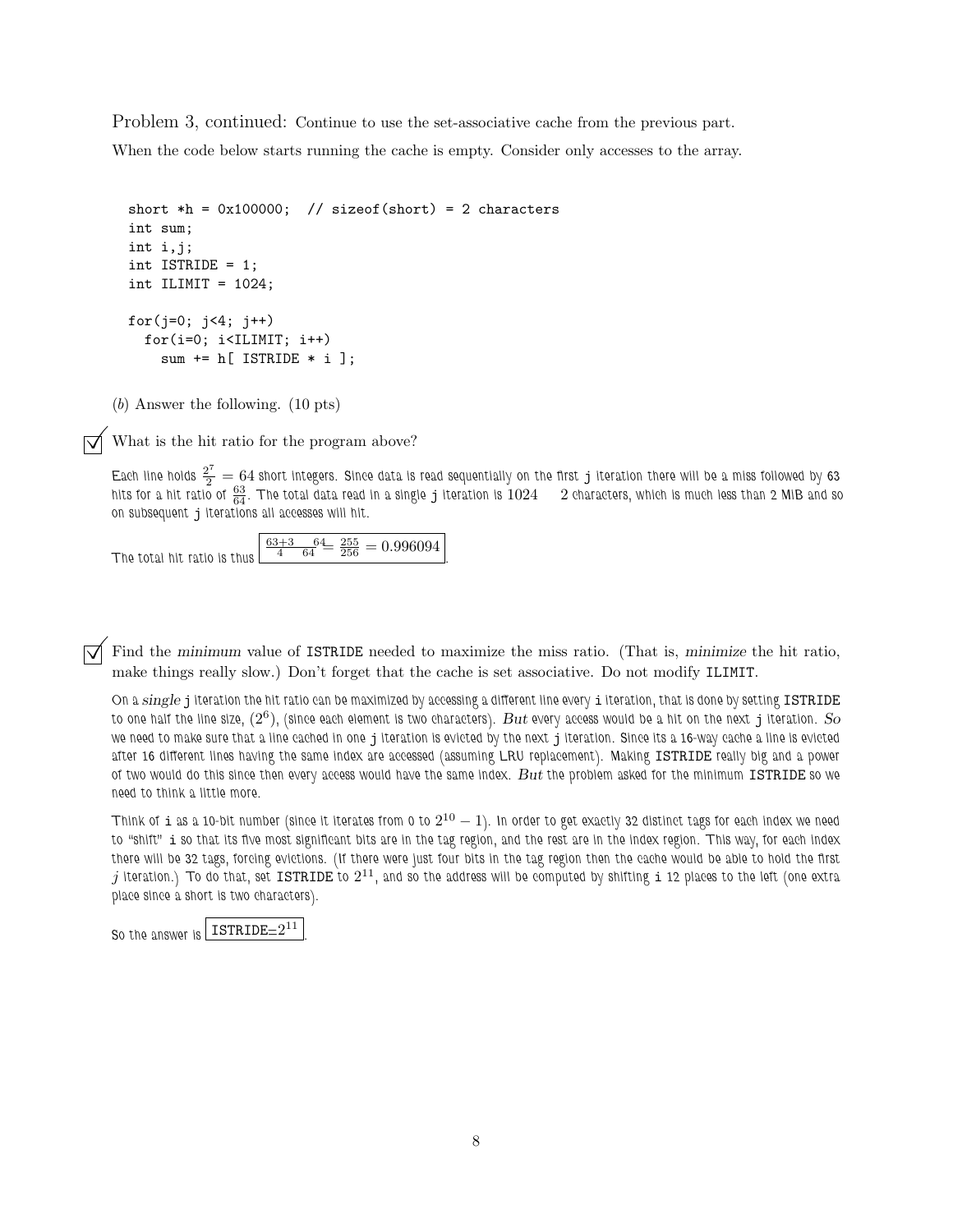Problem 4: Answer each question below.

(*a*) In the pipeline execution diagram below the multiply is squashed to avoid the WAW hazard. How does this make a precise exception impossible? (5 pts)

mul.d f0, f2, f4 IF ID M1x add.d f0, f6, f8 IF ID A1 A2 A3 A4 WB

*Suppose the* add.d *raises an exception. The exception handler will not see the value of* f0 *written by* mul.d *(because it was squashed). For an exception to be precise the handler must see the effect of all instructions that precede the faulting instruction.*

(*b*) How do processes share memory in a virtual memory system? Provide an example in which two processes share address 0x12000 but address 0x34000, used by each process, is not shared. The addresses must be used in the example. (5 pts)

*They share memory by having virtual addresses map to the same physical address. Call the two processes A and B. The page tables for process A and B might both map* 0x12000 *to physical page* 0x1000*, and so reads and writes would be writing the same memory. Process A's page table might map* 0x34000 *to physical address* 0x2000 *while process B's page table might map it to* 0x3000 *and so virtual address* 0x34000 *would be separate for each process.*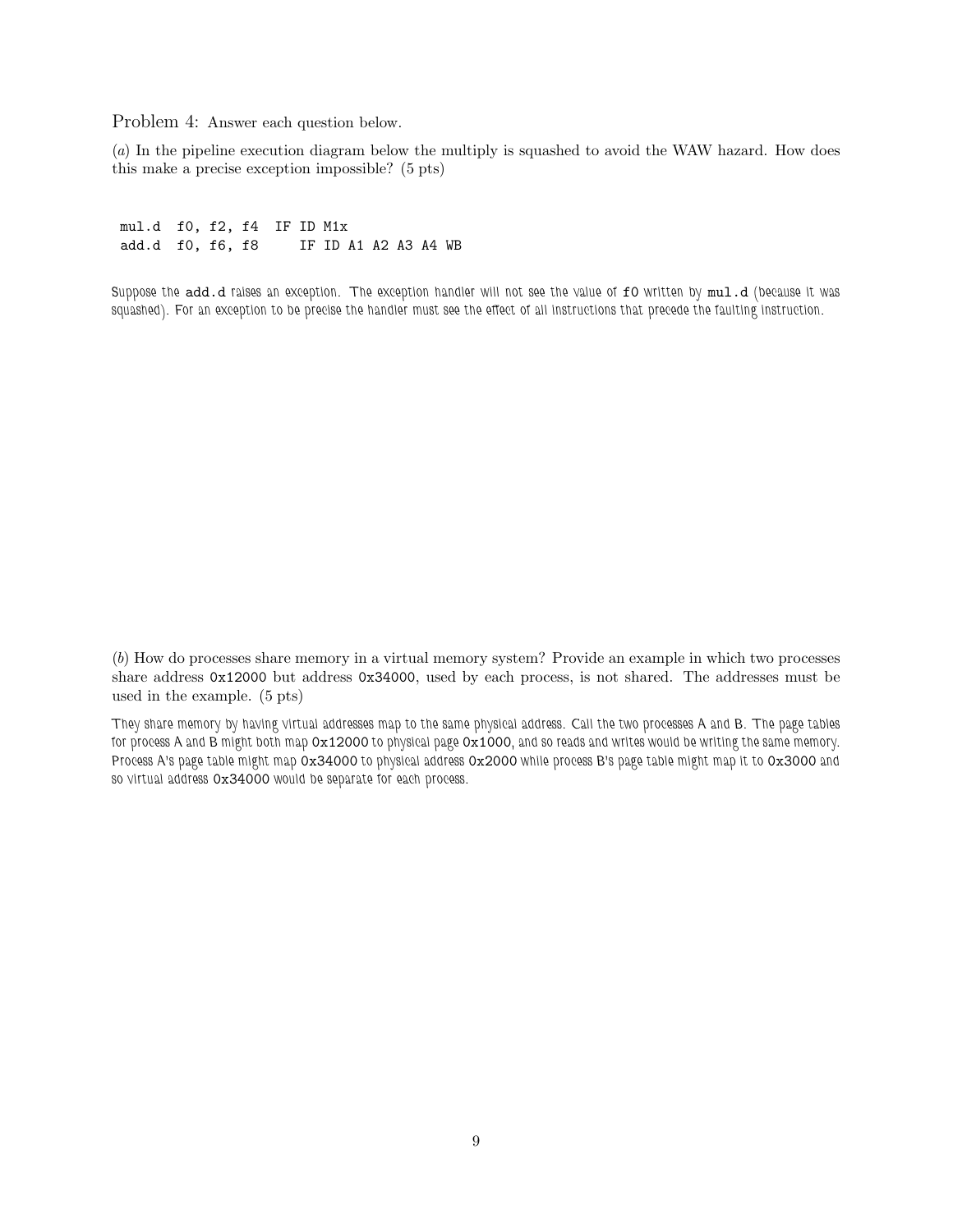(*c*) Show how the branch history table and pattern history tables are connected in a local history branch predictor. Show how the table is indexed and how its contents are used to make a prediction. (5 pts)(For partial credit show a one-level [bimodal] predictor.)

*The address input of the BHT is connected to the low bits of the program counter (or maybe NPC). The output of the BHT contains the local history for the branch, it is connected to the address input of the PHT. The PHT output is a two-bit counter, if the upper bit is 1 predict taken. A correct answer should include a sketch.*